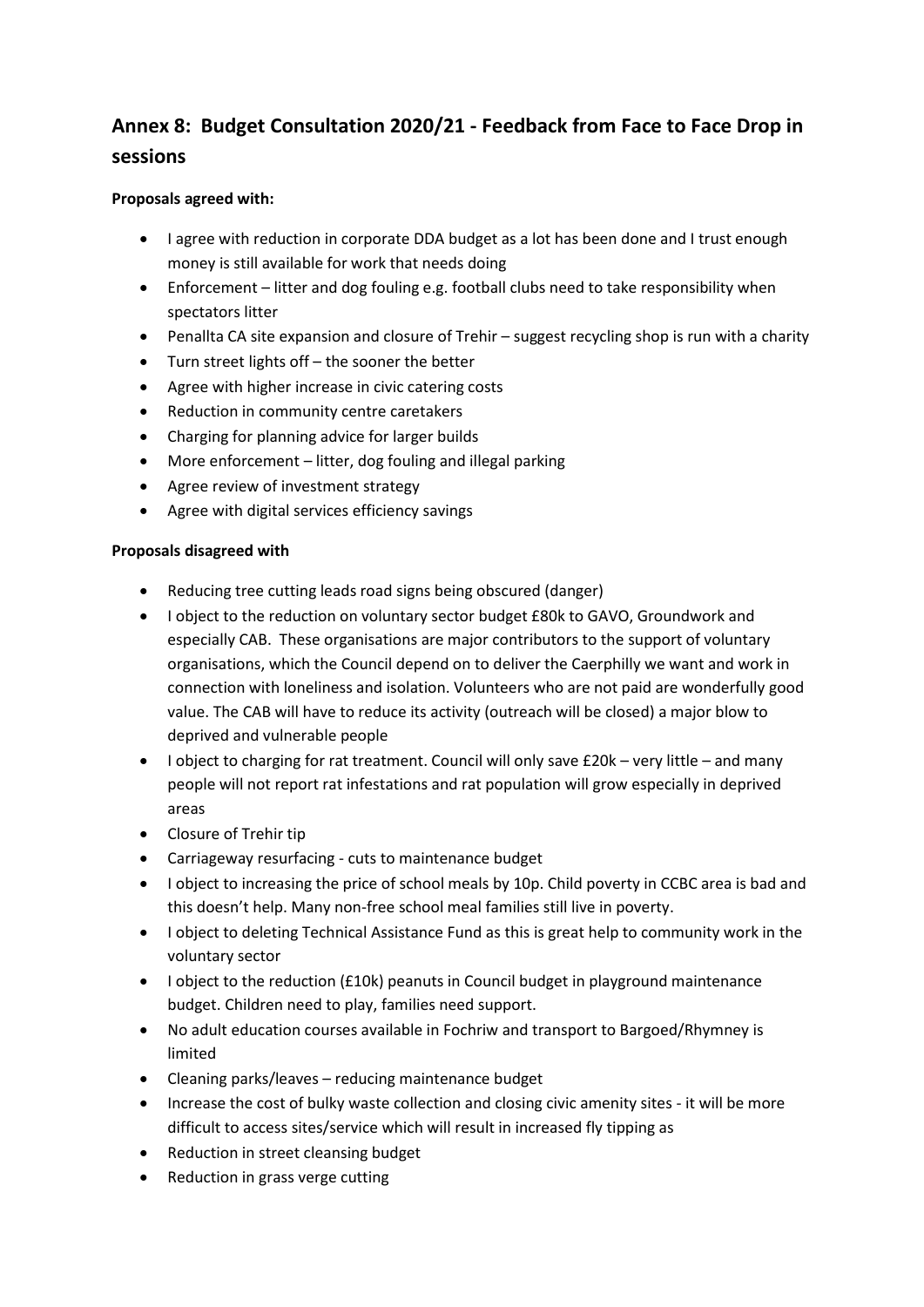- Reduction in pavement maintenance budget
- Council Tax
- Bulky waste charge increase leading to more fly tipping
- Customer Services
- 2% reduction in schools budgets
- Household Waste Recycling Centre impact on fly tipping and Rat Treatment Fees
- $\bullet$  CCTV
- Community Safety Wardens
- Carriageway maintenance budget
- War memorials budget especially with Centenary
- Disagree with review of investment strategy
- Road safety implications
- Reduction in highway maintenance budget
- **•** Gully cleaning
- Reduction in street sweeping and cleansing budget not good
- Help to community centres
- Reduce cost of removing household furniture and white goods hopefully reducing fly tipping also try to keep 2 members of staff in New Tredegar library as the library is now a lifeline to many aged and unemployed people

### **Comments on how community can work with us**

- People feel there is no point in having their say because nobody listens
- Don't pay lip service to consultation/seeking views the Council actually need to connect/engage "get out on the street"
- $\bullet$  "customer services" the perception is that customer services are just there for paying Council tax and there was no understanding of what else could be done at the customer services desk in libraries
- "understanding is the key to collaboration" the Council need to explain things to people so that they understand e.g. the street light situation – explain the connections between things e.g. solar/energy saving and street lighting
- Involve Councillors in the conversation and make sure that they are engaged and engaging in the conversation
- Use "real" examples to explain e.g. ½ million cuts is equal to ....
- If people can see how things will impact on them, then they will get involved
- Increase percentage collection for council tax to more realistic level
- Increase charges for meals on wheels to production costs (£5.00 approx) as older people who need meals on wheels at home are very likely to get extra disability payment e.g. attendance allowance
- Encourage the local community to take responsibilities for their area and get involved
- Knit and natter group Newbridge Council to facilitate a route for volunteers to come forward to "improve" their communities e.g. litter collection, garden projects. Lots of interest but how is this interest "consolidated" and these individuals "brought together"?
- Need to encourage teenagers to take responsibility